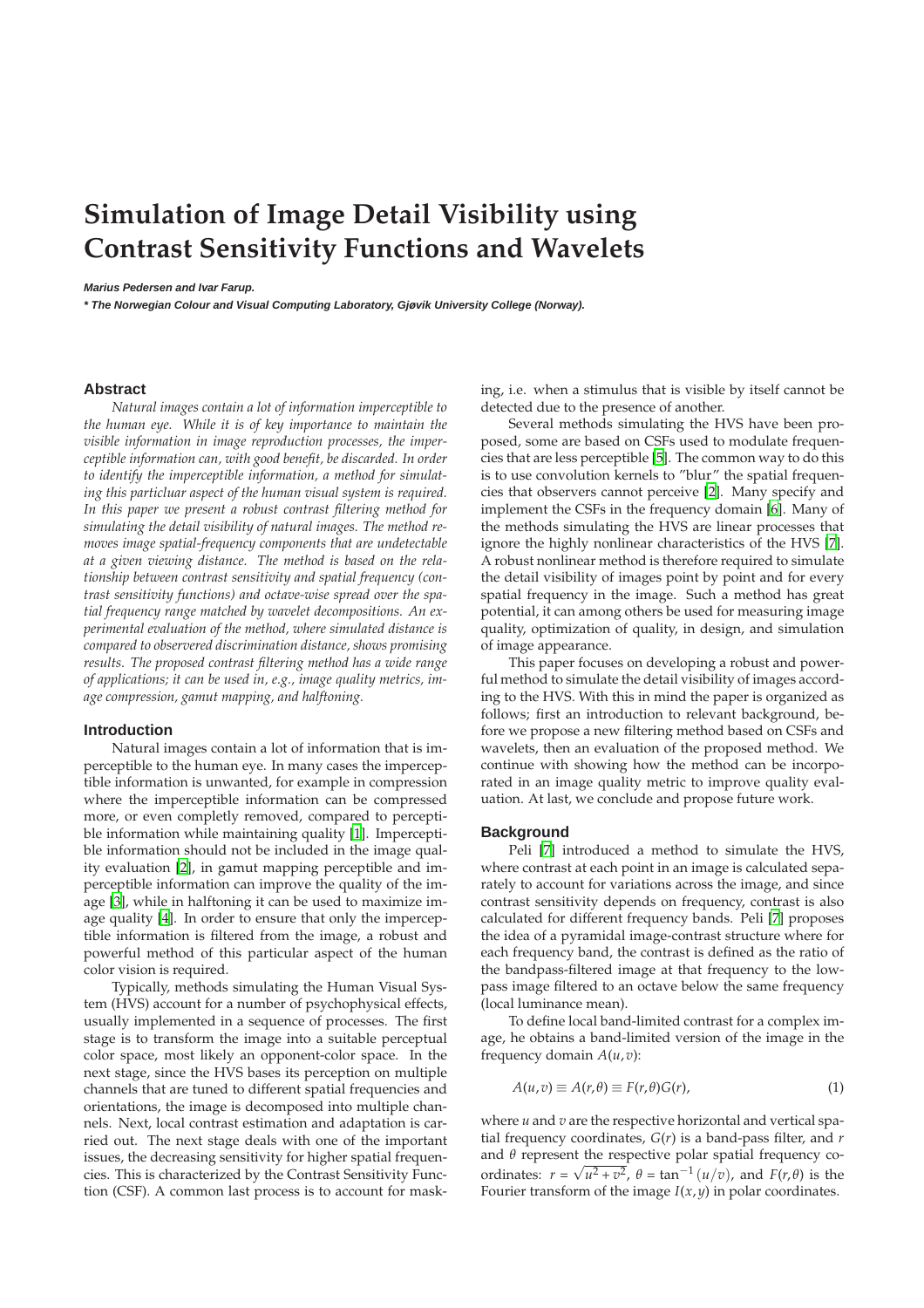In the spatial domain the filtered image  $a(x, y)$  can be represented similarly, that is, as:

$$
a(x,y) = I(x,y) * g(x,y),
$$
\n(2)

where ∗ is the convolution, and *g*(*x*, *y*) is the inverse Fourier transform of the band-pass filter *G*(*r*). In Peli's approach of measuring local contrast, the pyramid is obtained as follows:

$$
A_i(u,v) \equiv A_i(r,\theta) \equiv F(r,\theta)G_i(r), \tag{3}
$$

where  $G_i(r)$  is a cosinelog filter centered at frequency of  $2^i$ cycles/picture, expressed as:

$$
G_i(r) = \frac{1}{2} (1 + \cos(\pi \log_2 r - \pi i)).
$$
 (4)

The resulting contrast at the band of spatial frequencies can be represented as a two-dimensional array *c<sup>i</sup>* (*x*, *y*):

$$
c_i(x, y) = \frac{a_i(x, y)}{l_i(x, y)},
$$
\n<sup>(5)</sup>

where  $a_i(x, y)$  is the corresponding local luminance mean image and  $l_i(x, y)$  is a low-pass-filtered version of the image containing all energy below the band. This filtering differs from other types of filtering because suprathreshold features retain contrast and are not washed out [\[7](#page-5-6)].

Pedersen et al. [\[8](#page-5-7)] extended the the contrast filtering by Peli [\[7](#page-5-6)] to chromatic information. First the image is transformed into the CIEXYZ color space. However, since the CIEXYZ color space is not orthogonal, the channels were separated into a color part and a luminance part. To obtain the luminance bandpass information in the color channel  $(X_{BL})$ , the lowpass information in the color channel  $(X_L)$  is divided by the lowpass information in the luminance channel  $(Y_L)$ , and further multiplied with the bandpass information in the luminance channel  $(Y_B)$ :  $X_{BL} = (X_L/Y_L)Y_B$ . Having separated the color and luminance information, for each channel independently, the contrast of every pixel is calculated as described in Equation [5.](#page-1-0) The contrast *c* is compared against the contrast sensitivity threshold for the corresponding channel for each band. If the contrast is suprathreshold the information is perceptible and kept, and if the contrast is subthreshold the information is discarded. The filtering by Pedersen et al. [\[8](#page-5-7)] was used in an image quality metric, Total Variation of Difference (TVD). TVD showed promising results compared to other metrics.

Nadenau et al. [\[1](#page-5-0)] proposed a wavelet-based color image compression technique that exploited the CSF. Wavelets have the advantage over DCT approaches that they significantly improves quality at lower bitrates. Additionally, from psychophysical experiments it has been shown that our HVS works with octave-wise spreads over the spatial frequency range, that match the structure of wavelet decompositions [\[9](#page-5-8)]. Wavelets also allow for higher spatial resolution at the highest frequencies. Nadenau et al. [\[1\]](#page-5-0) decomposes the image with a wavelet, and for each level a

subband-specific filter of horizontal and vertical spatial frequencies are computed. First the sampling frequency *f<sup>S</sup>* in pixels per degree is found:

$$
f_S = \frac{2v \tan(0.5^\circ)}{0.0254},\tag{6}
$$

where *v* is the distance in meters, *r* the resolution measured in pixels per inch. If the signal is downsampled at Nyquist rate, 0.5 cycles per pixel are obtained. This gives a maximum frequency of:

$$
f_{max} = 0.5f_S. \tag{7}
$$

For implementation of the CSF Nadenau et al. [\[1](#page-5-0)] suggest four different approaches, from a simple invariant weighting factor per subband to more advanced methods using Finite Impulse Response (FIR) filters.

#### **Proposed method**

<span id="page-1-0"></span>We propose a new contrast filtering method for the simulation of image detail visibility based on the work of Peli [\[7](#page-5-6)], Nadenau [\[1](#page-5-0), [10](#page-5-9)], and Pedersen et al. [\[8](#page-5-7)]. The basis of most HVS filtering methods are CSFs, where the sensitivity to luminance and two opponent color channels (red-green and blue-yellow) are measured [\[11\]](#page-5-10). Using these CSFs require a color space matching the conditions of the experiments in which the CSFs were measured, namely a color space with a luminance and two opponent channels. Nadenau and Reichel [\[10\]](#page-5-9) previously showed that the color space in which the filtering is performed is important, and care should be taken to select the most appropriate color space. They found the  $YC<sub>b</sub>C<sub>r</sub>$  color space to be the most approriate.

For proposed contrast filtering method we present a new linear color space inspired by the  $YC_bC_r$  color space. We assume a sRGB input image, which is linearized to remove the gamma correction, the linear RGB image is transformed into CIEXYZ, and then further into a new RGB space. The primaries of the new RGB space are defined according to the wavelengths of the gratings used in the experiments by Mullen [\[11\]](#page-5-10) to measure the chromatic CSFs, where red is 602 nm, green 526 nm, and blue 470 nm. Since the gratings are monochromatic, the transformation from CIEXYZ to the new RGB color space is straightforward. Further, the image is transformed into a our new color space *Ybr*:

$$
Y = Y_r R + Y_g G + Y_b B,\tag{8}
$$

where *R*, *G*, and *B* are the new linear RGB values,  $Y_r$ ,  $Y_g$ , and  $Y_b$  are the  $\bar{y}$  values from the color-matching functions for the red, green, and blue channels, such that *Y* is the CIE luminance. The color channels are defined as:

$$
b = \frac{Y_b B}{Y},\tag{9}
$$

and

$$
r = \frac{Y_r R}{Y}.\tag{10}
$$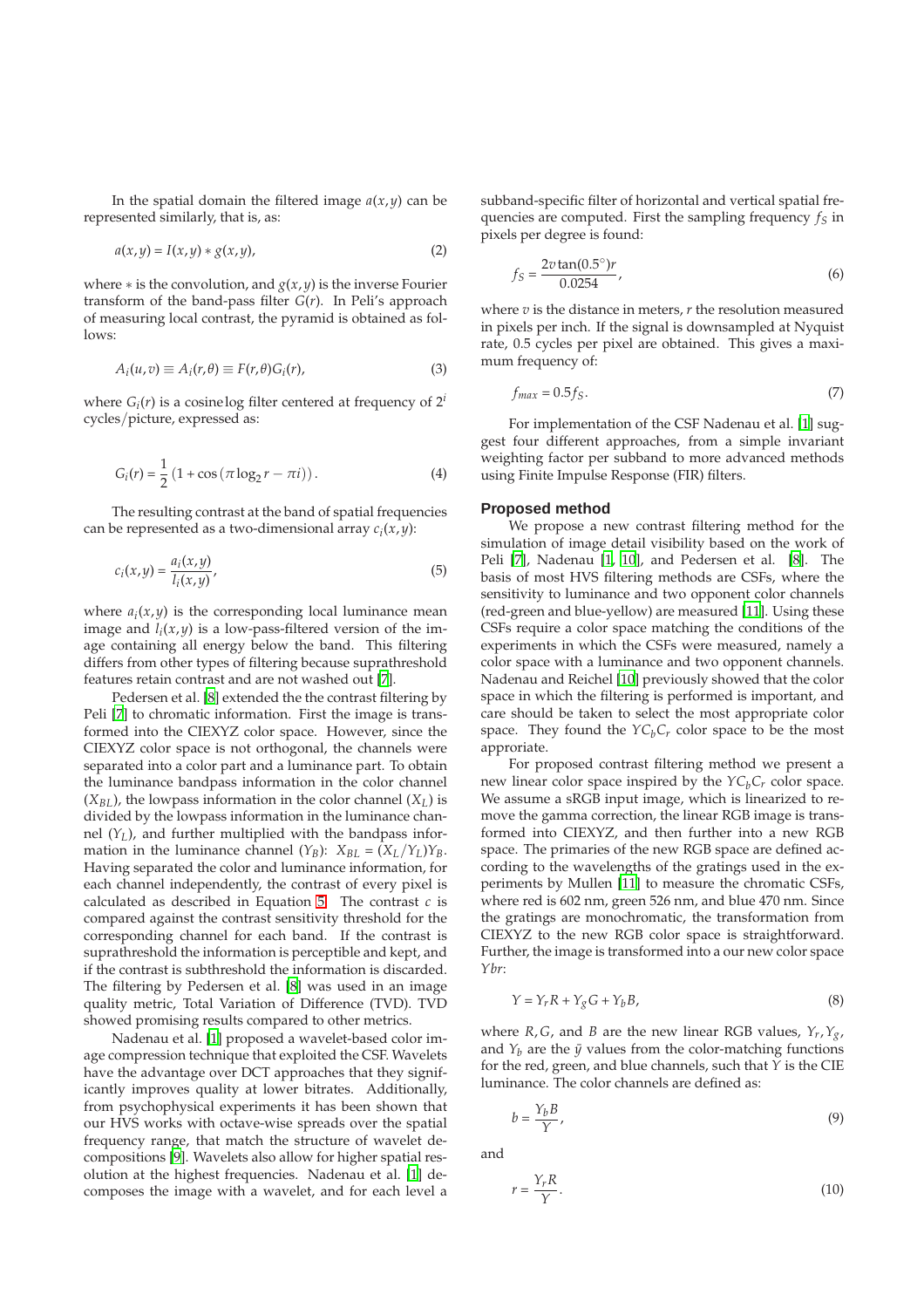In this new linear *Ybr* color space, the channel contrasts correspond exactly to the contrast definitions used by Mullen [\[11\]](#page-5-10). Thus their curves can be applied directly. Also, the channels are decorrelated such that pure luminance contasts only appear in the *Y* channel, and pure chrominance contrasts only appear in the *b* and *r* channels. This is clear advantage over using the CIEXYZ color space as done by Pedersen et al. [\[8](#page-5-7)].

After the color transformations the filtering according to the HVS can be performed. We base the new method on existing work on local band-limited contrast for complex images by Peli [\[7\]](#page-5-6) and the wavelet based contrast sensitivity filtering by Nadenau et al. [\[1\]](#page-5-0).

The image is transformed into the new *Ybr* color space, and then a wavelet decomposition is carried out to obtain a octave width bands of frequencies. At the lowest level the coefficients of the low-pass filtered version (approximation coefficients) are reconstructured to fullscale (*LL*). The three high-passed filtered versions (detail coefficients), containing three orientations (*ψ*); horizontal, vertical, and diagonal (*HL*, *LH*, and *HH*) are extracted. These are also reconstructed to fullscale, before they are filtered with the CSFs, becoming the filtered image *a*. By appyling the CSFs to fullscale reconstructed coefficients we reduce artifacts when thresholding. Furthermore, the application of the filter is straightforward since we do not need to "mirror" or scale the CSFs as done by Nadenau et al. [\[1\]](#page-5-0). For the achromatic channel (*Y*) a luminance CSF is applied, and for the two chromatic channels (*b* and *r*) chromatic CSFs are applied.

For making the proposed filtering method more robust, an achromatic CSF accounting for the luminance level is advantageous. Therefore, we adopt the CSF from Barten [\[12\]](#page-5-11), which gives the proposed method greater flexibility:

$$
CSF_L = \alpha f \exp(-\beta f) \sqrt{1 + \gamma \exp(\beta f)},
$$
\n(11)

where

$$
\alpha = \frac{540(1 + 0.7/\lambda L)^{-0.2}}{1 + \frac{12}{w(2 + u/\gamma)^2}},\tag{12}
$$

$$
\beta = 0.3(1 + \frac{100}{\lambda L})^{0.15},\tag{13}
$$

$$
\gamma = 0.06,\tag{14}
$$

*L* is the effective display luminance in candelas per square meter, *f* is cycles per degree, *w* is the angular display size in degrees,  $\lambda$  is a brightness-reduction compensation factor [\[13](#page-5-12)] defined as 0.187 + 0.355*e* <sup>−</sup>10−5*E*/0.073 for illuminance  $E \ge 162$  and  $1 - (287.67E)$ ./( $10^5$ ) for illuminance  $E < 162$ .

For the chromatic content, two CSFs are required, one for the red-green channel and one for the blue-yellow channel. Less work has been carried out when it comes to chromatic CSFs, and most well-known work is from Mullen [\[11\]](#page-5-10), van der Horst and Bouman [\[14\]](#page-5-13), and Poirson and Wandell [\[15\]](#page-5-14). Johnson and Fairchild [\[6](#page-5-5)] found that the sum of two Gaussian functions fitted the previous works well, and proposed the following chrominance CSF:

$$
CSE_C = \alpha_1 e^{-\beta_1 f^{\gamma_1}} + \alpha_2 e^{-\beta_2 f^{\gamma_2}}, \tag{15}
$$

where the parameters for the red-green and blue-yellow channels are given by Table [1,](#page-2-0) and *f* is defined as cycles per degree.

<span id="page-2-0"></span>**Table [1:](#page-2-0) Parameters for the chrominance CSFs.**

| Parameter  | red-green channel | blue-yellow channel |
|------------|-------------------|---------------------|
| $\alpha_1$ | 109.14130         | 7.032845            |
|            | $-0.00038$        | $-0.000004$         |
| $\gamma_1$ | 3.42436           | 4.258205            |
| $\alpha$   | 93.59711          | 40.690950           |
| B2         | $-0.00367$        | $-0.103909$         |
| Y2         | 2.16771           | 1.648658            |

The luminance CSF (*CSFL*) is applied to the luminance channel, and the chrominance CSFs (*CSFC*) are applied to the chrominance channel for each band and orientation. It should be noted that the CSF functions are not normalized and applied directly at the given scale.

Now, let *l* ′ *j* (*x*, *y*) denote the contrast filtered *LL* band and *hψ<sup>j</sup>* denote the HL, LH, and HH bands (depending on *ψ*) at level *j*. At the lowest level, the LL band is not filtered, thus  $l'_N(x,y) = l_N(x,y)$ , where *N* denotes the lowest level. Further, let *aψ<sup>j</sup>* (*x*, *y*) denote the CSF filtered version of  $h_{\psi j}(x, y)$  as described above. Then, the contrast filtered octave bands are defined as

$$
h'_{\psi j}(x,y) = \begin{cases} h_{\psi j}(x,y) & \text{if } a_{\psi j}(x,y) > l'_j(x,y) \\ 0 & \text{else} \end{cases} \tag{16}
$$

The filtered information in the three orientations are then summed and added to the low-pass filted version to obtain the low-pass filtered version for the next level:

$$
l'_{j+1}(x,y) = l'_{j}(x,y) + \sum_{\psi=1}^{3} h'_{\psi j}(x,y).
$$
 (17)

Although our HVS can be described by different frequency bands, they are not strictly band-limited and interection between the bands can occur [\[16](#page-5-15)]. Several effects are often discussed in the literature; the summation effect, contrast masking effect, and luminance adaptation. The first refer to an inter-channel effect where neighbouring frequency channels influence the total contrast, resulting in a sub-threshold response giving a response if there exists excitory stimuli nearby. However, this effect has been shown to be less important than contrast masking [\[17\]](#page-5-16), and is therefore not accounted for in this work. The masking effect is when the visibility of stimulus at some frequency is impaired by the presence of another stimuli in a nearby frequency. This can be seen as a reduction in contrast sensitivity threshold a certain frequency in a specific region [\[16](#page-5-15)]. Luminance masking refers to the effect when sensitivity to intensity differences is dependent on the local luminance in regions [\[18\]](#page-5-17).

A common way to account for luminance adaptation is to divide the energy in a frequency band by an estimate of the local lowpass filtered luminance version of the image [\[18\]](#page-5-17). This effect is already accounted for in Peli's approach, since the energy in a frequency band is divided by an estimate of local luminance [\[18\]](#page-5-17).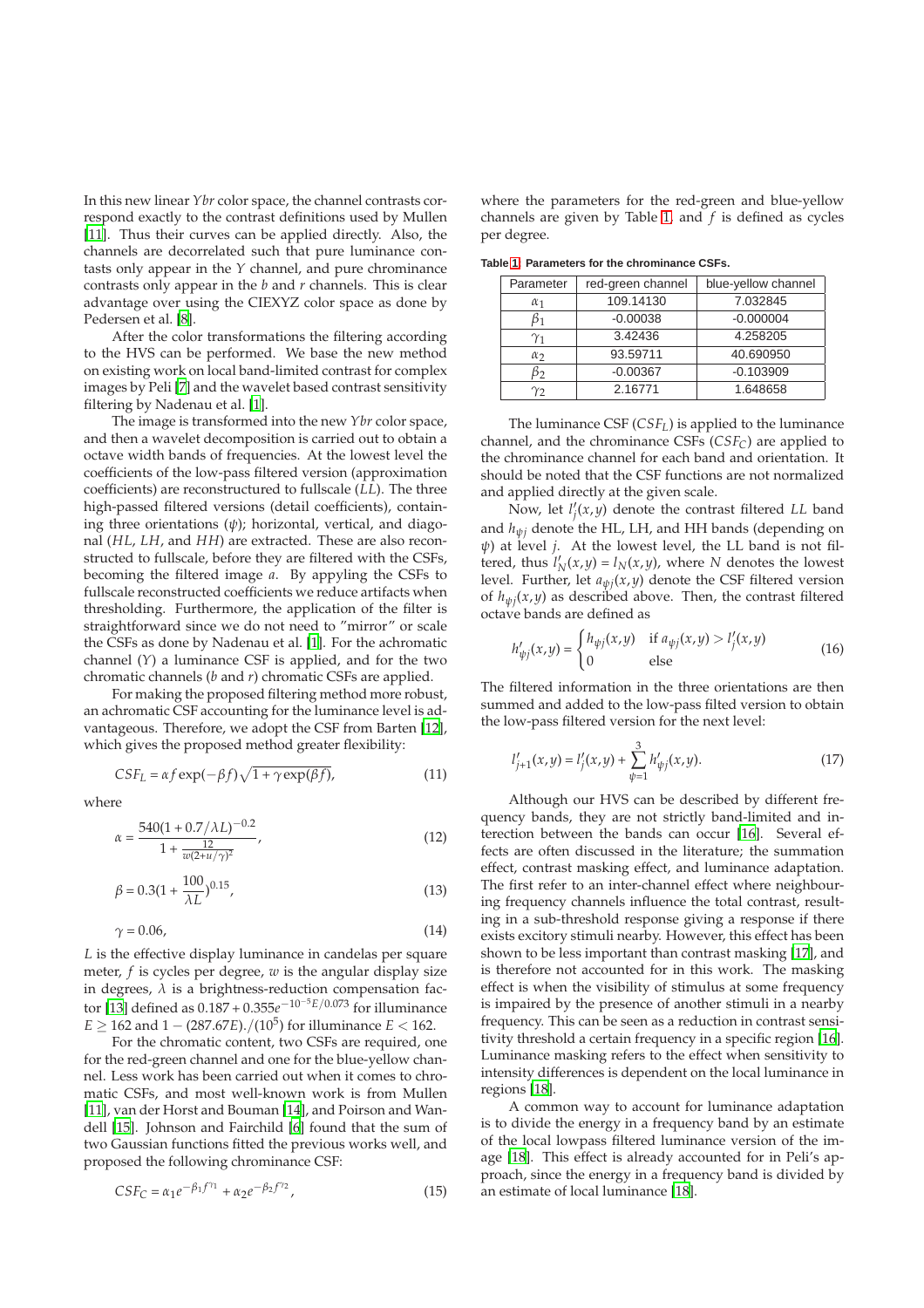Contrast masking is difficult to account for, mainly since masking is highly dependent on the masker and target stimulus, but also since masking in an image will depend on the familarity of the image to the observer [\[18\]](#page-5-17). The lack of contrast masking is thought to be a significant reason why many image quality metrics are not correlated with perceived quality [\[18](#page-5-17)]. Contrast masking results in two effects: positive masking and negative masking. The negative masking, also known as the pedestal effect, is when the masker facilitate signal detection. Legge and Foley [\[19](#page-5-18)] showed that the pedestal effect greatly diminished when the masker and signal differ by  $\pm 0.5$  octaves, which makes it difficult to incorporate when simulating the detail visibility of one image. We therefore focus on the most important masking; positive masking.

Nadenau [\[20](#page-5-19)] proposed two different intra channel masking models, one simple model and an extended model accounting for local activity. Ninassi et al. [\[21\]](#page-5-20) showed that masking models with a performing semi-local masking performed better than those without. Therefore, we apply the extended model from Nadenau [\[20\]](#page-5-19). This model is approximated by two piece-wise function with an inhibitory term that takes into account the neighbourhood activity:

$$
T_{l,o}(m,n) = \max(1,\tilde{c}_{l,o}(m,n)^{\epsilon}) \cdot (1+\omega_{\rho}),\tag{18}
$$

where *T* is the threshold elevation,  $\tilde{c}_{l,o}(m,n)$  is the wavelet coefficients normalized by the CSF for a given subband *l* and orientation  $o$  at pixel location  $(m, n)$ ,  $\epsilon$  is the slopeparameter,  $\omega_{\rho}$  is the correction term for the influence of an active or homogeneous neighbourhood:

$$
\omega_{\rho} = \frac{1}{(k_L)^{\vartheta} N_{\rho}} \sum_{\rho} |c_{l,\rho}^{\tau}|^{\vartheta},\tag{19}
$$

where  $k_L$  determines thes dynamic range of  $\omega_\rho$ ,  $N_r$  specifies the number of coefficients in the neighbourhood *ρ* (here used an n-by-n neighbourhood), and  $\vartheta$  is the power. We have followed the recommendation by Nadenau [\[20](#page-5-19)] regarding the parameters ( $N_\rho$  = 84,  $k_L$  = 10<sup>-4</sup>, and  $\vartheta$  = 0.2), the slope-parameter is set to 0.62 as suggested by Legge and Foley [\[19](#page-5-18)], with a 3×3 neighbourhood. Masking is performed within each color channel, between orientations, and between levels.

There are various wavelet filters available with different properties. The choice of the optimal wavelets must be based upon several criteria, such as support size, number of vanishing moments, symmetry, smoothness, and orthogonality and biorthogonality [\[22\]](#page-5-21). Also, the order of the wavelet could potentially influence the filtering, as well as the number of decomposition levels. Evidence has been found that the choice of wavelets should be adjusted to image content and the application [\[23,](#page-5-22) [24](#page-5-23)].

The luminance CSF has a bandpass shape, and has a maximum around 4 cycles per degree. When using the proposed filtering for optimization of quality with a bandpass luminance CSF it could occur that information below the maximum is filtered, and then later the image is viewed further away, for example where we are most sensitive, then information that has been removed would be visible. To avoid this, the luminance CSF needs to be kept constant for frequencies below the maximum sensitivity [\[1,](#page-5-0) [18](#page-5-17)].

#### **Evaluation of the proposed method**

Since the proposed method should reflect the HVS, evaluation of the proposed method is required to ensure correspondence with visual observations. The method was tested by presenting the original image and the filtered image from a certain distance, if the method is valid, the filtered image and the original should be indistinguishable from a distance equal to or farther than the distance assumed in the filtered image [\[25](#page-5-24)]. The images should be progressively easier to distinguish when the distance is shorter than the simulated distance.

#### **Experimental Setup**

A total of 15 obervers, who all passed a visual acuity test, were shown two images at the time, one original and one filtered image. The observers indicated which of the two images appeared blurrier. The images were shown on a Dell 2407WFPb monitor, calibrated to sRGB. The monitor luminance was set to 80 cd/m2, according to the sRGB specification. In total, three different scenes were presented to the observers (Figure [1\)](#page-3-0). The images had red–green, blue– yellow, and achromatic areas. The images were approximately 450 by 450 pixels. For each of the images two distances were simulated, four and two meters, using Symlets (sym15) with five decomposition levels. The observers started to view the images at a distance larger than the simulated distance, where each image at each simulation distance was presented two times at each viewing distance, and the observers were instructured to indicate which image that was blurred. Then the observers moved closer to the monitor, repeating the process. In images where the observers could not discriminate the filtered image, they were allowed to guess or skip to the next image (counting as not being able to discriminate the images).



**Figure 1.** Test images used in the evaluation of the proposed method.

#### <span id="page-3-0"></span>**Data analysis**

From each distance the percentage of correct identifications of the simulated image was calculated for the three different images. The distance at which the subjects obtained a 75% correlated identification was compared with the simulated distance [\[25\]](#page-5-24). If the proposed method match the perception correctly, the measured and simulated distance should be equal.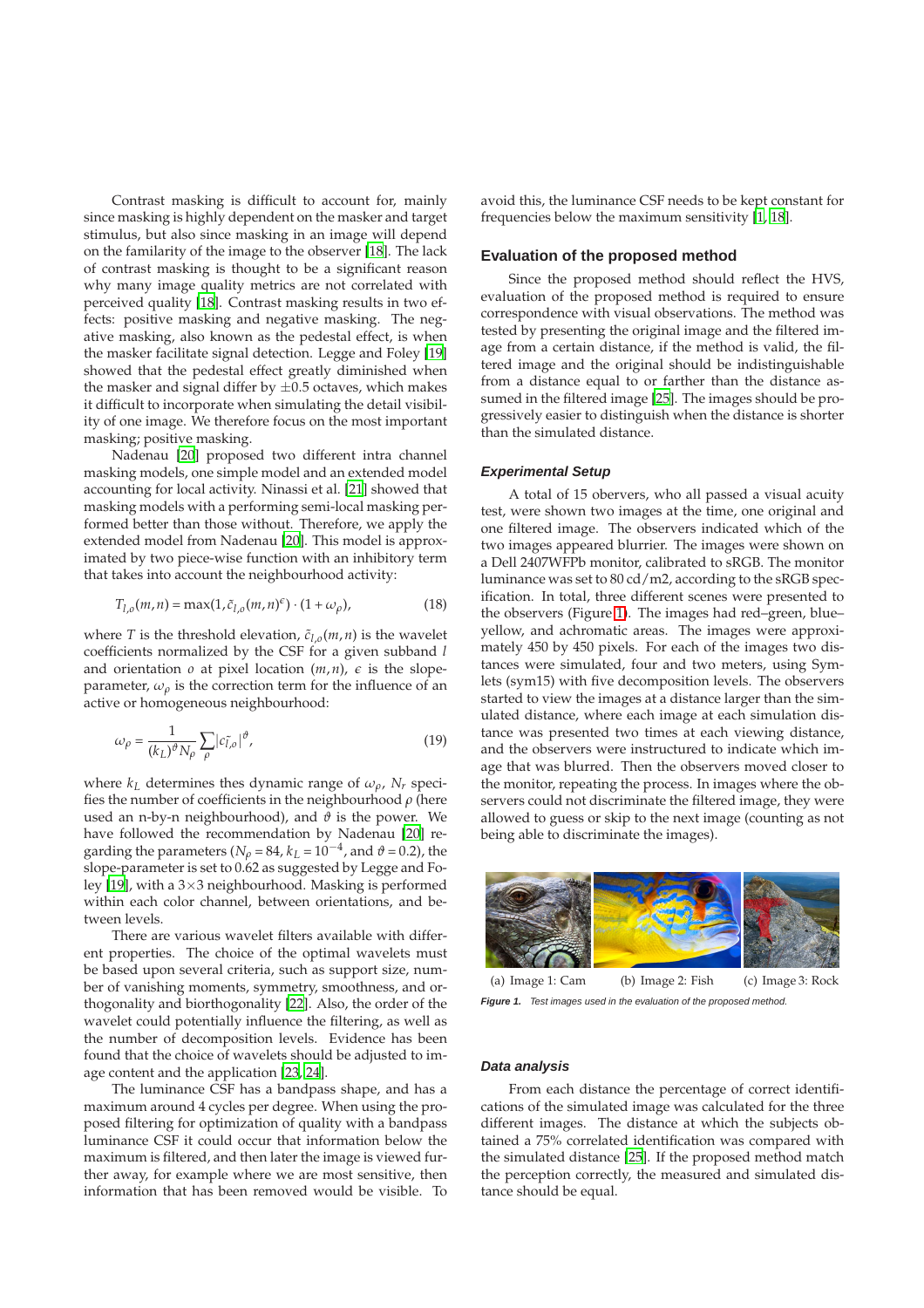## **Results**

Results for the simulated distances are shown in Figure [2.](#page-4-0) From the plots it can, in general, be identified that the 75% discrimination threshold is at a slightly shorter distance than the simulated distance. In total for the three scenes simulated at 4 meters, a 66% discrimination is found at 4 meters and 77% at 3.5 meters. For the simulated 2 meters (Figure [2\(b\)\)](#page-4-1) a 54% discrimination is found at 2 meters and 79% at 1.5 meters, indicating that the 75% threshold is just above 1.5 meters. However, for both the simulated distances at 4 and 2 meters some individual differences among the images are found, e.g. the fish image seems to be the hardest to discriminate. Additional experiments are required to determine whether this is is due to the dominant blue–yellow color, the structural content or other reasons. The results here indicate that with the current CSFs that the method does not filter enough information, and that more aggressive CSFs could be applied. However, in a setting where the method is used for optimization of quality (for example image compression) it is preferable that the method filters less rather more information in order to avoid visible artifacts.



(b) 2 meters simulated.

<span id="page-4-1"></span><span id="page-4-0"></span>**Figure 2.** Evaluation of the proposed method. The method were evaluated at two different distances by 15 observers.

### **Application of the proposed method**

The proposed contrast filtering method has several different application areas, such as image quality metrics, gamut mapping, halftoning, deblurring. We show an example how the new contrast filtering method can be applied to image quality metrics. It has been shown that metrics incorporating features of the HVS are more robust than those who do not [\[26\]](#page-5-25). To demonstrate the new filtering method

we will use the TVD metric [\[8\]](#page-5-7). We have calculated the results using the TVD with the new filtering and the standard filtering from S-CIELAB [\[2](#page-5-1)], which is based on convolution kernels to blur the image according to CSFs. Further, we calculate the correlation coefficients between the results from the metrics to observer scores.

A quality database is required to evaluate the performance of the metric with the new filtering. Large existing databases, such as LIVE [\[27\]](#page-5-26) and TID [\[28](#page-5-27)], do not have a specified viewing distance, making them unsuitable. Therefore, we have used the dataset from Ajagamelle et al. [\[29](#page-5-28)], containing ten original images with eight different changes in contrast, lightness, and saturation (80 images in total). 14 observers judged the perceived difference between the original and the reproductions from a distance of 70 cm, forming the basis for the observer scores. As a performance indicator the linear Pearson correlation between the metric scores and observer quality scores (z-scores) has been calculated for each original image.

The results from the evaluation are shown in Figure [3.](#page-4-2) From the correlation plot we can see that TVD with the new filtering method has higher correlation than TVD with S-CIELAB filtering in 9 of the 10 images. In six of the images the correlation of the proposed filtering is more than 0.14 higher than the S-CIELAB filtering. A paired T-test shows that the proposed method is significantly better than with the S-CIELAB filtering (*p*-value of 0.019), and a sign-test shows the same result (*p*-value of 0.021).



<span id="page-4-2"></span>**Figure 3.** Correlation between TVD metric, with the proposed filtering and with S-CIELAB filtering, and observer scores. In 9 of 10 images the TVD with the proposed has higher correlation coefficients than TVD with S-CIELAB filtering.

## **Conclusion**

In this paper we have proposed a new method for simluation of image detail visibility according to the contrast sensitivity function. The method performs the filtering in a specifically designed color space by using wavelets. Evaluation of the novel method showed promising results. At last we incorporated the new contrast filtering method in an image quality metric, showing that the performance of the metric increased compared to a standard filtering method.

Future work will include incorporation of additional aspects of the human visual system, and investigation of the possibilites of incorporating the proposed method into an image appearance model. We will also perform additional evaluation of the method, as well as how it can be used in different applications.